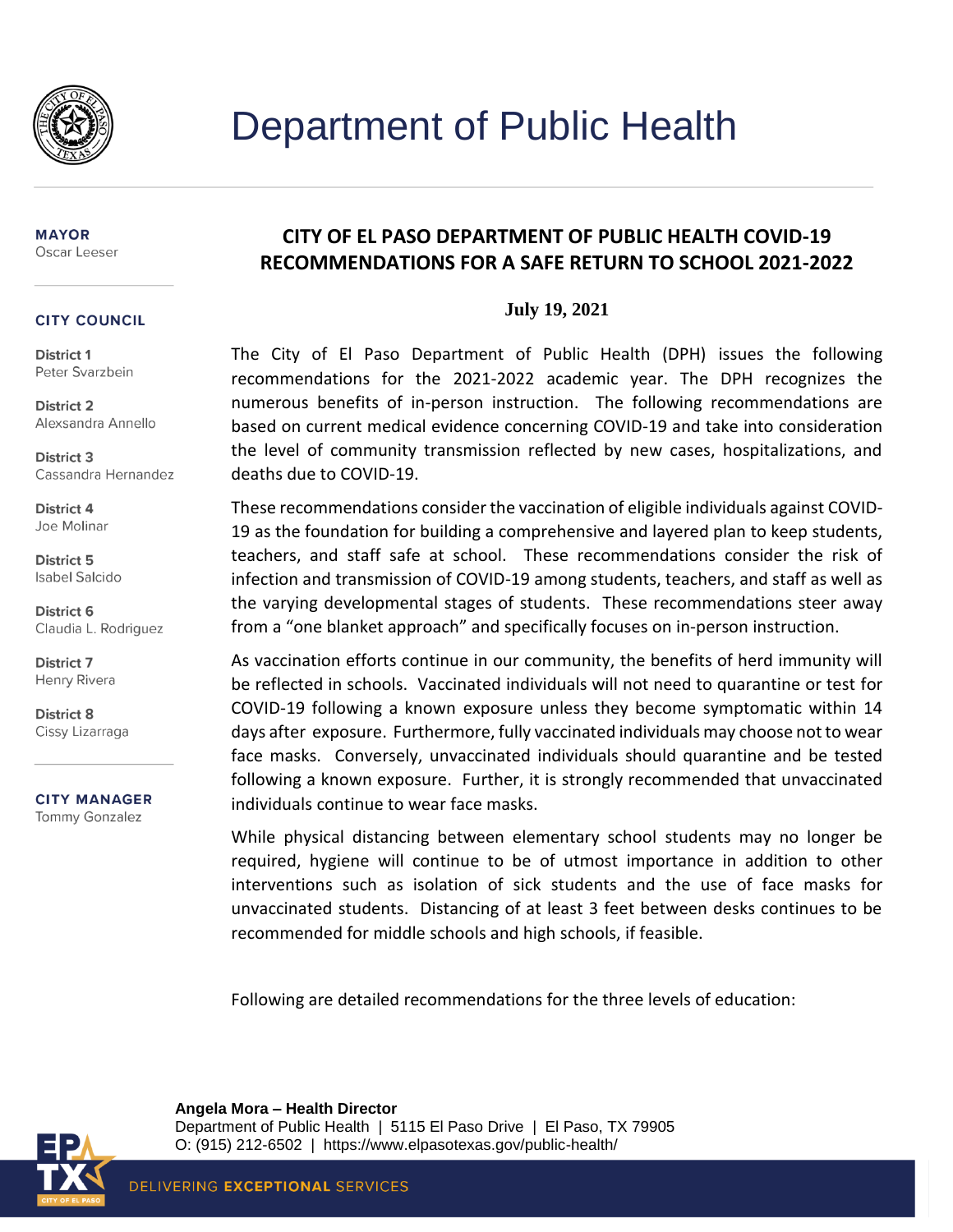

#### **MAYOR** Oscar Leeser

## **CITY COUNCIL**

District 1 Peter Svarzbein

**District 2** Alexsandra Annello

**District 3** Cassandra Hernandez

District 4 Joe Molinar

District 5 **Isabel Salcido** 

District 6 Claudia L. Rodriguez

District 7 Henry Rivera

District 8 Cissy Lizarraga

**CITY MANAGER Tommy Gonzalez** 

## **ELEMENTARY SCHOOL**

Distancing:

- Distancing is of utmost importance for children who are sick and symptomatic. Isolating children as soon as a teacher or other staff identifies them as sick is imperative.
- Distancing students' desks may not be feasible due to space limitations and learning activities requiring student interaction.
- Children can remain in pods for indoor activities such as lunch in the cafeteria.
- Distancing is not necessary outdoors.

## Hygiene:

- Teach proper handwashing and allow time between activities for handwashing.
- Encourage students to bring their own water bottles and allow students to refill bottles in school.
- Keep water fountains functional and promote the use of water bottles at the fountains to avoid bringing the face and mouth to the water spout.
- Recommend that unvaccinated students wear face masks.
- Teach proper face mask use and, for mask wearers, recommend bringing several for the day/week.
- Enhance cleaning and disinfection of water fountains.
- Teach children to keep their desk/working area clean.
- Continue enhanced cleaning and sanitation of schools.

## Health:

- Continue health screenings, preferably before school to identify those who are sick. Those identified as sick at school should be sent to the nurse's office for further evaluation.
- Avoid emphasis on perfect attendance to allow parents to keep children at home if feeling sick or quarantining.
- Recommend testing for children and adults that are sick and symptomatic.
- Routine testing is not recommended.
- Encourage vaccination for those who are eligible but not vaccinated.
- Fully vaccinated students who are exposed to COVID-19 do not need to quarantine.



#### **Angela Mora – Health Director**

Department of Public Health | 5115 El Paso Drive | El Paso, TX 79905 O: (915) 212-6502 | https://www.elpasotexas.gov/public-health/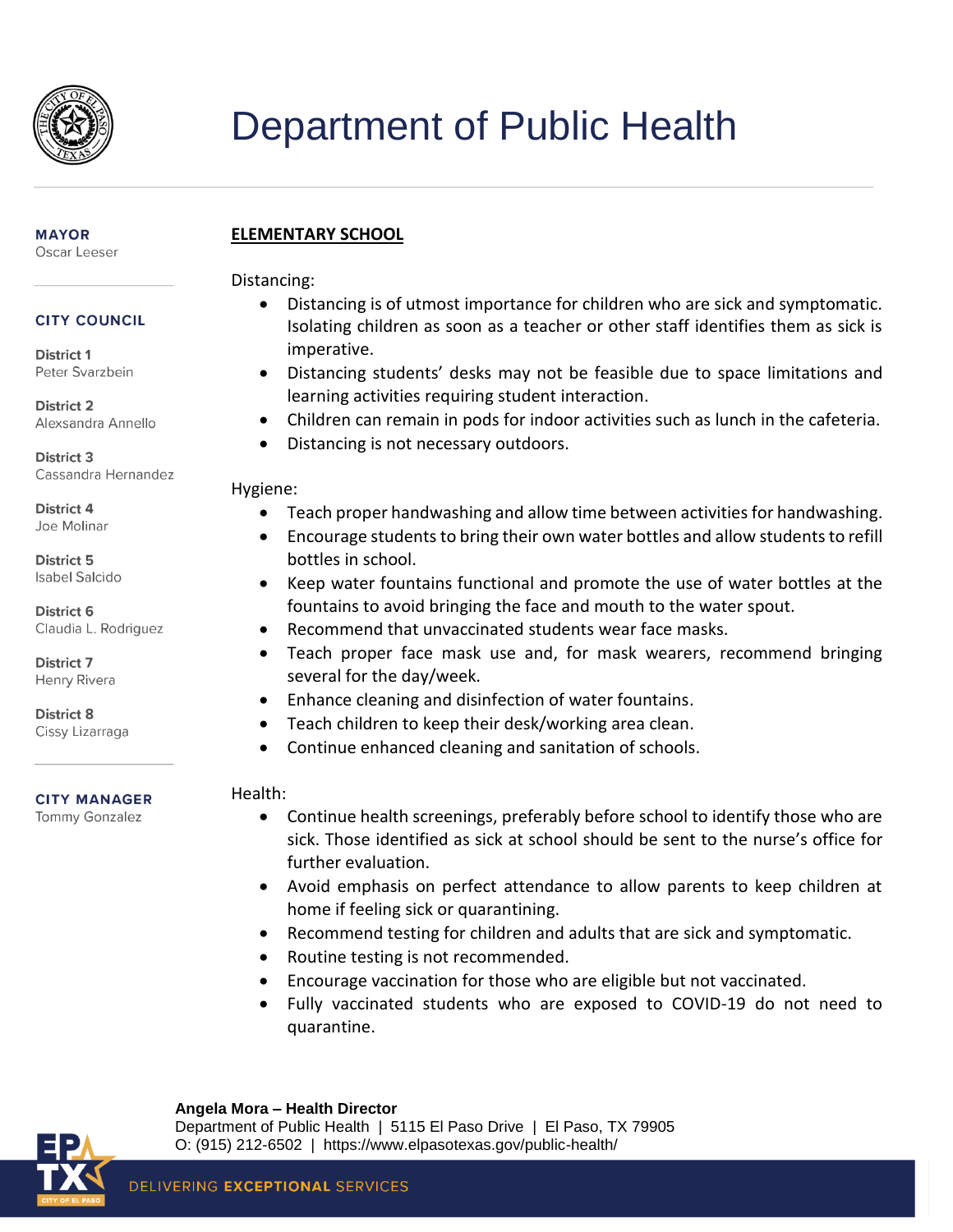

## **MAYOR**

Oscar Leeser

### **CITY COUNCIL**

District 1 Peter Svarzbein

**District 2** Alexsandra Annello

**District 3** Cassandra Hernandez

District 4 Joe Molinar

District 5 **Isabel Salcido** 

District 6 Claudia L. Rodriguez

District 7 Henry Rivera

**District 8** Cissy Lizarraga

#### **CITY MANAGER**

**Tommy Gonzalez** 

- DPH does not require quarantining of asymptomatic elementary school students exposed to a positive COVID-19 classmate. However, students should be observed for symptoms 14 days after exposure.
- DPH isolation and quarantine guidelines should be followed for unvaccinated adults.
- Continue keeping census of children for contact tracing purposes.

## **MIDDLE SCHOOL**

Distancing:

- The most important aspect of distancing will be for those students that are sick and symptomatic. Isolating students as soon as a teacher or other staff identifies them as sick is the most important aspect.
- Distancing students' desks may not be feasible within the classroom because of space constraints.
- If school has a high COVID-19 immunization rate (75% or higher) for students and adults, distancing between healthy vaccinated students and adults is not necessary and should not be a priority.
- Students can remain in pods for indoor group activities such as lunch in the cafeteria, etc. No distancing between students is required outdoors.
- It is recommended that teachers switch classrooms instead of mixing student groups.

## Hygiene:

- Recommend that unvaccinated students wear face masks.
- Teach proper face mask use, and for mask wearers, recommend bringing several for the day/week.
- Teach proper handwashing and allow time for handwashing.
- Encourage students to bring their own water bottles and allow students to refill water bottles in school.
- Keep water fountains functional and promote the use of water bottles at the fountains to avoid bringing the face and mouth to the water spout.
- Enhanced cleaning and disinfection of water fountains is recommended.
- Discourage individuals from placing their face and mouth directly on water fountains and water spouts.
- Encourage students to keep their desk clean.
- Continue enhanced cleaning and sanitation of schools.

## **Angela Mora – Health Director**

Department of Public Health | 5115 El Paso Drive | El Paso, TX 79905 O: (915) 212-6502 | https://www.elpasotexas.gov/public-health/

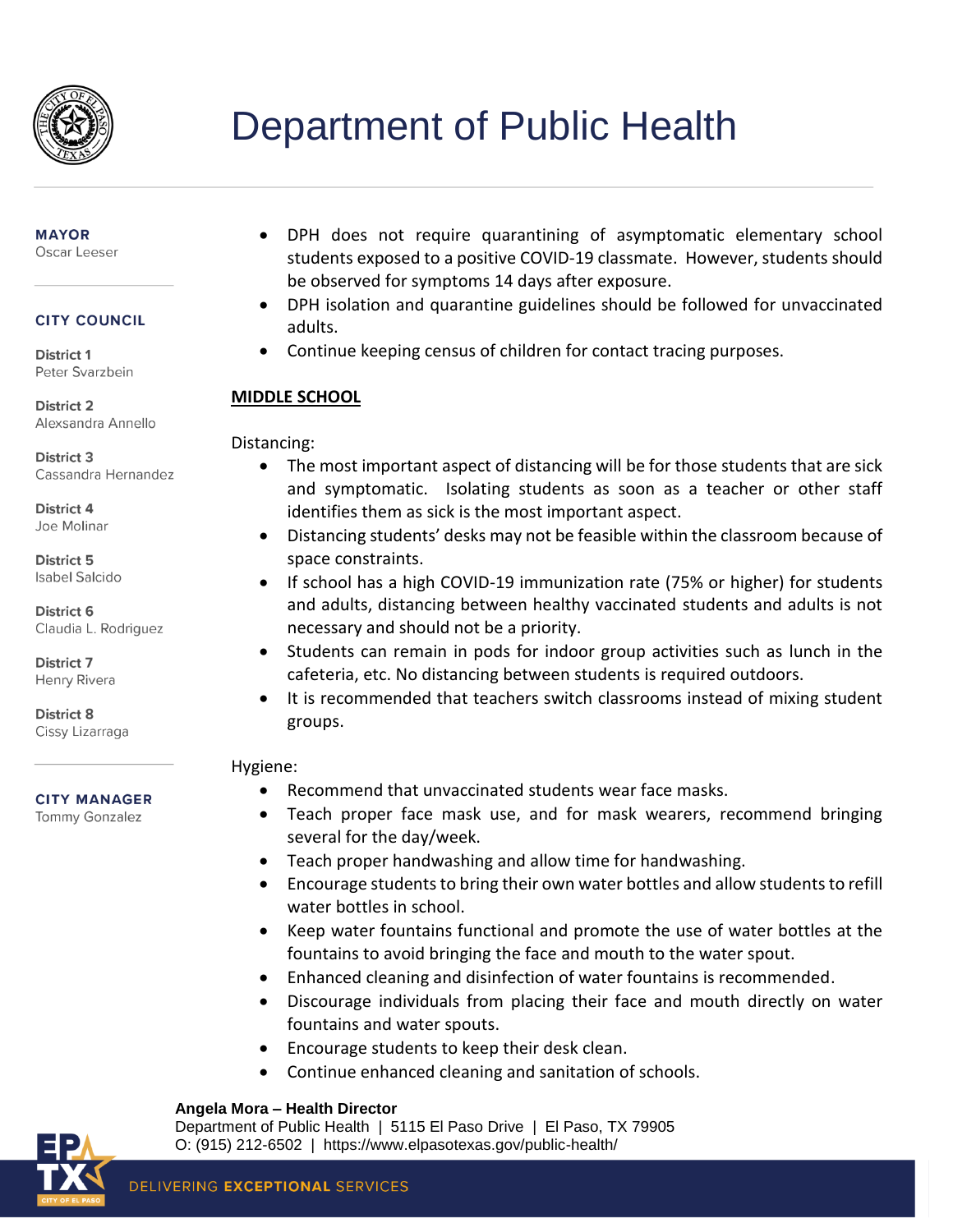

#### **MAYOR**

Oscar Leeser

Health:

- Continue health screenings, preferably before school to identify those who are sick. Those identified as sick at school should be sent to nurse's office for further evaluation.
- Avoid emphasis on perfect attendance to allow parents to keep children at home if feeling sick or quarantining.
- Testing is recommended for those students who are sick and symptomatic.
- Testing of fully vaccinated students after exposure is not recommended unless they become symptomatic.
- No routine testing is recommended.
- Encourage vaccination of those who are eligible but not vaccinated.
- Quarantine or testing of exposed students and adults is not required if they are fully vaccinated.
- Quarantine and testing of adults or students who are not fully vaccinated is recommended after a known exposure. Follow DPH isolation and quarantine guidelines for unvaccinated adults.
- Continue keeping census of children for contact tracing purposes.

## **HIGH SCHOOL**

## Distancing:

- Distancing is a critical element that must be observed for students and adults that are sick and symptomatic. Isolating students as soon as a teacher or other staff identifies them as sick is critical.
- Distancing between students may not be feasible within the classroom due to space constraints.
- If school has a high COVID-19 immunization rate (75% or higher) for students and adults, distancing between healthy vaccinated students and adults is not necessary and should not be a priority.
- Students may remain in pods for indoor group activities such as lunch in the cafeteria, etc. No distancing between students is required outdoors.
- It is recommended that teachers switch classrooms instead of mixing student groups.

Hygiene:

Recommend that those who are not vaccinated wear face masks.

### **Angela Mora – Health Director**



Department of Public Health | 5115 El Paso Drive | El Paso, TX 79905 O: (915) 212-6502 | https://www.elpasotexas.gov/public-health/

**CITY COUNCIL** 

District 1 Peter Svarzbein

**District 2** Alexsandra Annello

**District 3** Cassandra Hernandez

District 4 Joe Molinar

District 5 **Isabel Salcido** 

District 6 Claudia L. Rodriguez

District 7 Henry Rivera

**District 8** Cissy Lizarraga

### **CITY MANAGER**

**Tommy Gonzalez**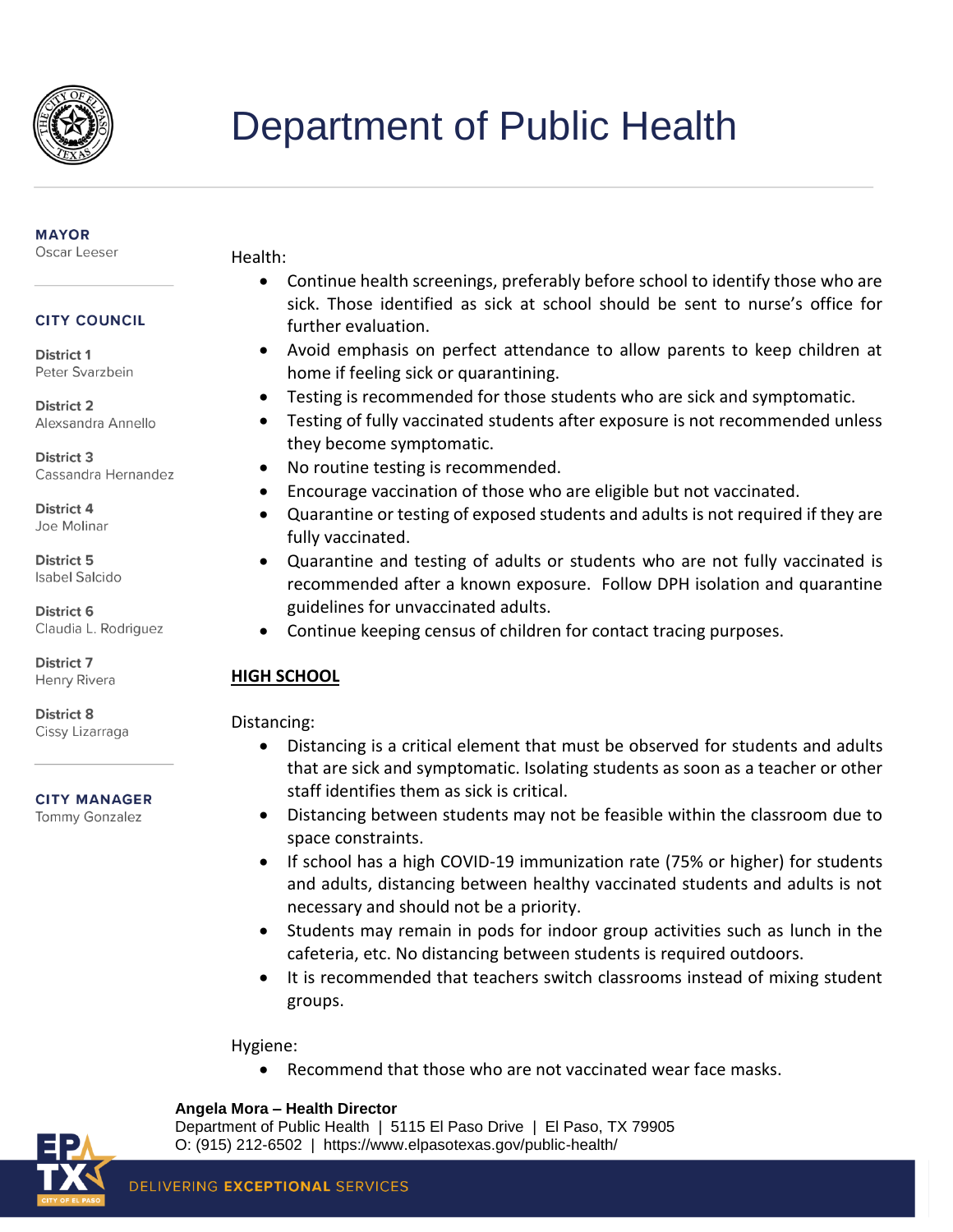

#### **MAYOR**

Oscar Leeser

### **CITY COUNCIL**

District 1 Peter Svarzbein

**District 2** Alexsandra Annello

**District 3** Cassandra Hernandez

District 4 Joe Molinar

District 5 **Isabel Salcido** 

District 6 Claudia L. Rodriguez

**District 7** Henry Rivera

District 8 Cissy Lizarraga

#### **CITY MANAGER**

**Tommy Gonzalez** 

- Promote and encourage proper handwashing and allow time for handwashing.
- Encourage students to bring their own water bottles and allow them to refill their bottles in school.
- Keep water fountains functional and promote the use of water bottles at the fountains to avoid bringing the face and mouth to water spout.
- Enhanced cleaning and disinfection of water fountains is recommended.
- Discourage individuals from placing their face and mouth directly on water fountains and water spouts.
- Encourage students to keep their desks clean.
- Continue enhanced cleaning and sanitation of schools.

### Health:

- Continue health screenings, preferably before school to identify those who are sick. Those identified as sick at school should be sent to nurse's office for further evaluation.
- Avoid emphasis on perfect attendance to allow parents to keep students at home if feeling sick or quarantining.
- Testing is recommended for those students that are sick and symptomatic.
- Testing of fully vaccinated students after exposure is not recommended unless they become symptomatic.
- No routine testing of entire student body or faculty is recommended.
- Encourage vaccination of those who are eligible but not vaccinated.
- No quarantine or testing is recommended for exposed students and adults if they are fully vaccinated.
- Quarantining and testing is recommended after exposure for students or adults that are not fully vaccinated. DPH isolation and quarantine guidelines should be followed for unvaccinated students and adults.
- Continue keeping census of students for contact tracing purposes.
- Student athletes who are not fully vaccinated may be tested routinely before games.
- Students diagnosed with COVID-19 should not be tested routinely before games for 90 days following date of diagnosis. After 90 days, they should continue be routinely tested before games if NOT fully vaccinated.
- RTP protocol still in effect for student athletes sick with COVID while in sport season.

#### **Angela Mora – Health Director**



Department of Public Health | 5115 El Paso Drive | El Paso, TX 79905 O: (915) 212-6502 | https://www.elpasotexas.gov/public-health/